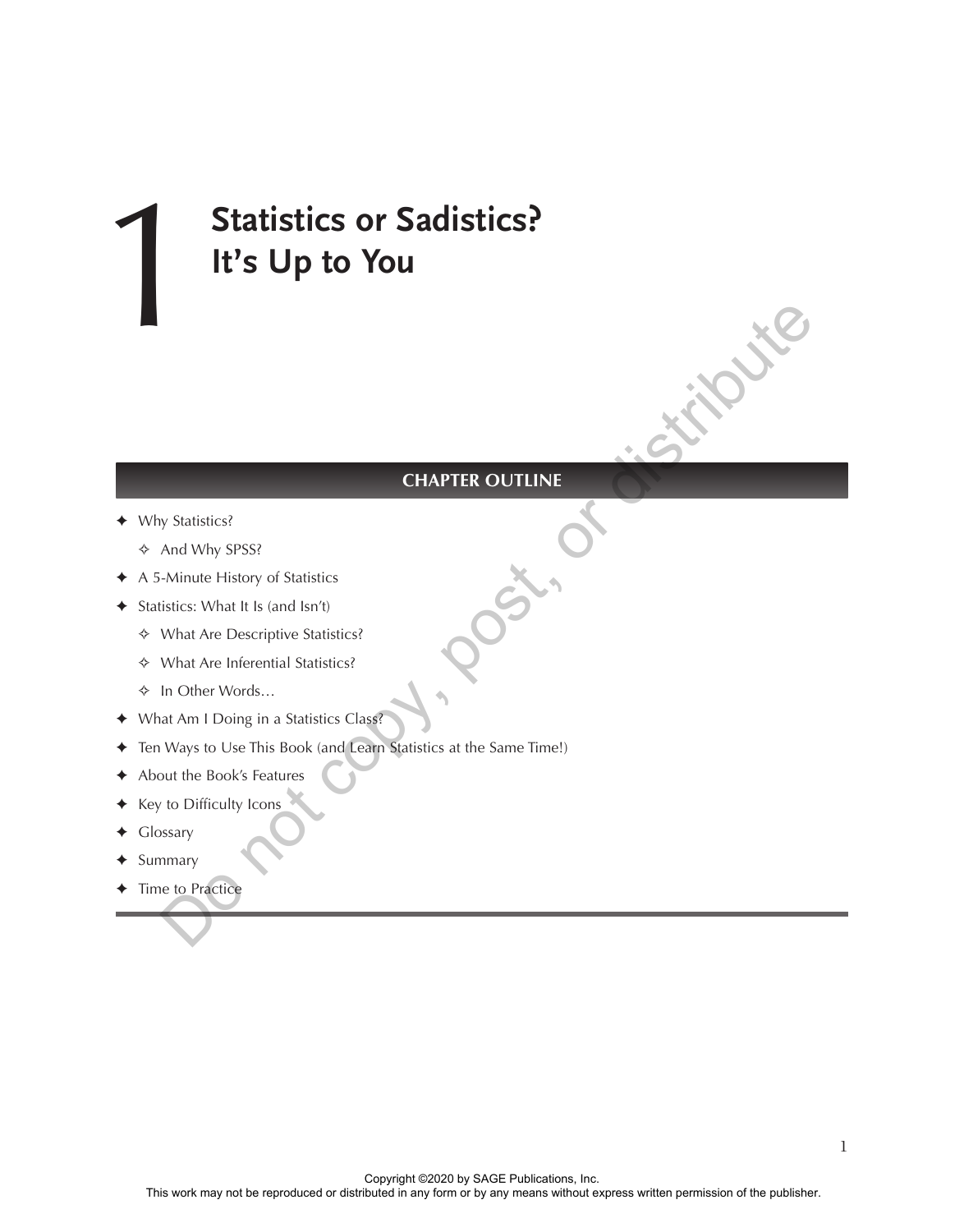## **LEARNING OBJECTIVES**

- Understand the purpose and scope of statistics.
- Review (briefly) the history of statistics.
- Get an introduction to descriptive and inferential statistics.
- Review the benefits of taking a statistics course.
- Learn how to use and apply this book.

## **SUMMARY/KEY POINTS**

#### *Introduction to Part I*

- Researchers in a very wide variety of fields use statistics to make sense of the large sets of data they collect in studying a great number of interesting problems.
	- <sup>o</sup> Tamlin Conner, a researcher and teacher, has found that eating more fruits and vegetables boosts psychological well-being in as few as two weeks.
	- { Michelle Lampl, a pediatrician and anthropologist, has studied the growth of infants, finding that some infants can grow as much as 1 inch overnight.
- $\circ$  Sue Kemper, a professor of psychology, has studied the health of nuns, finding that the complexity of the nuns' writing during their early 20s is related to risk for Alzheimer's disease as many as 70 years later. **IMARY/KEY POINTS**<br> **Solution to Part I**<br> **e** Researchers in a very wide variety of fields use statistics to make<br>series of the large sets data they collect in studying a great number of interesting profiles<br>  $\sim$  Tamlin
	- Statistics can be defined as "the science of organizing and analyzing information," making that information easier to understand.
	- Statistics are used to make sense of often large and unwieldy sets of data.
	- Statistics can be used in health-related fields (and any other field) to answer a very wide variety of research questions and hypotheses.

# *A Brief History of Statistics*

- Far back in human history, collecting information became an important skill.
- Once numbers became part of human language, they began to be attached to outcomes. In the 17th century, the first set of data relating to populations of people was collected.



- z Once sets of data began to be collected, scientists needed to develop specific tools to answer specific questions. This led to the development of statistics.
- In the early 20th century, the simplest test for examining the differences between the averages of two groups was developed.
- The development of powerful and relatively inexpensive computers has revolutionized the field of statistics. While individuals can now conduct complex and computationally intensive statistical analyses with their own computers, they can potentially run analyses incorrectly or arrive at incorrect conclusions regarding their results.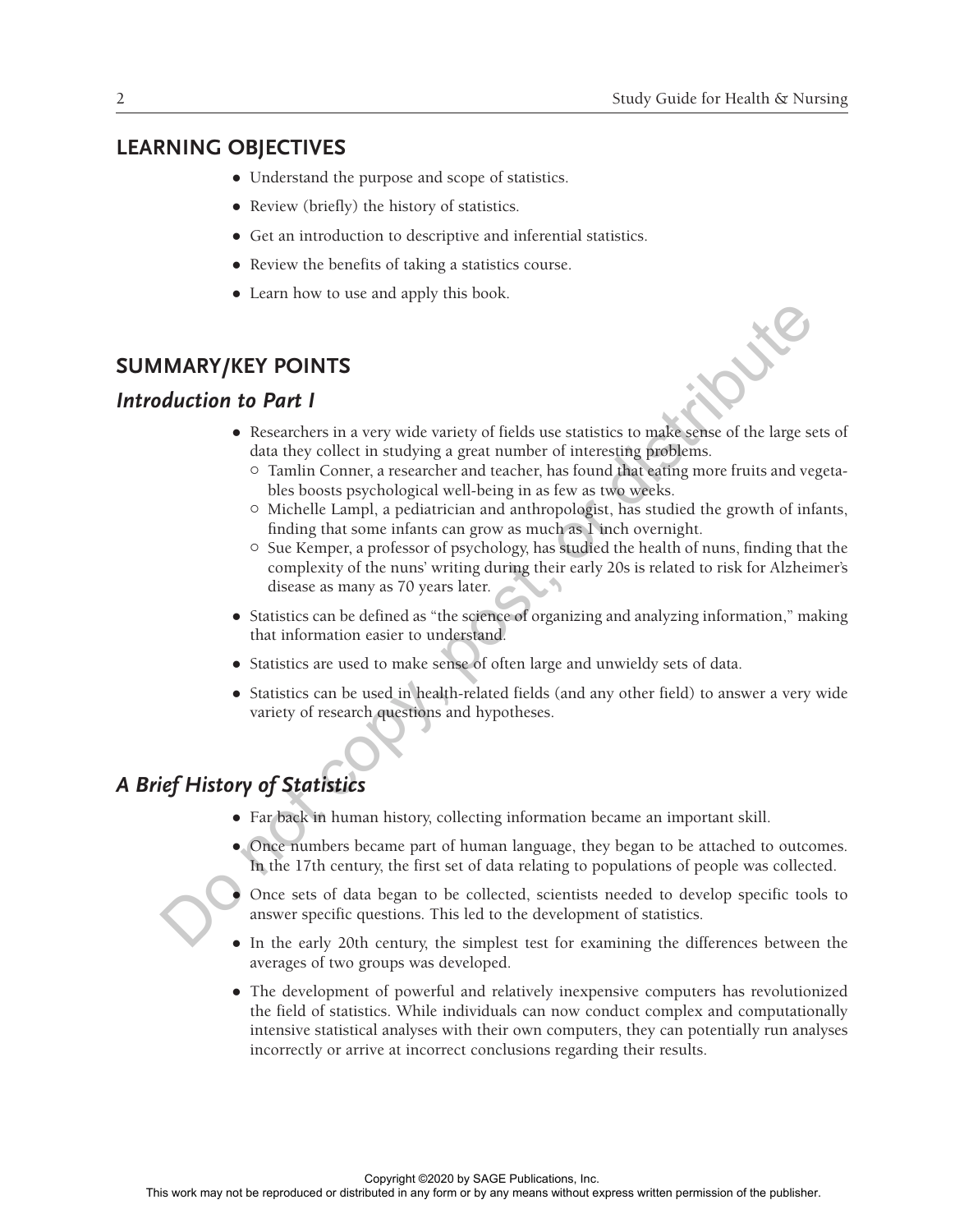• Today, researchers from a wide variety of fields use basically the same techniques, or statistical tests, to answer very different questions. This means that learning statistics enables you to conduct quantitative research in almost any field.

## *Statistics: What It Is (and Isn't)*

- Statistics describes a set of tools and techniques that is used for describing, organizing, and interpreting information or data. It helps us understand the world around us.
- Descriptive statistics are used to organize and describe the characteristics of a collection of data. The collection is sometimes called a data set or just data.
- Inferential statistics are often (but not always) carried out after descriptive statistics. They are used to make inferences from a smaller group of data to a larger one. An example is using results from one clinic to infer, or generalize, about a population of a whole community.
- A sample is a portion or subset of a larger population. Data from samples may be used for description only, or to generalize something about the larger population.
- A population is a full set from which a sample is taken: all the possible cases of interest. Data from a sample can be used to infer properties of a whole population.

# *Why Study Statistics? What Am I Doing in a Statistics Class?*

- Having statistical skills puts you at an advantage when applying to graduate school or for a research or academic position.
- If not a required course for your major, a basic statistics course on your transcript sets you apart from other students.
- A statistics course can be an invigorating intellectual challenge.
- Having a knowledge of statistics makes you a better student, as it will enable you to better understand journal articles and books in your field as well as what your professors and colleagues study and discuss.
- A basic knowledge of statistics will position you well for further study if you plan to pursue a graduate degree in health-related fields, the social or behavioral sciences, or in many other fields. and interpreting information or data. It helps us understand the world around us.<br>
Sescriptive statistics are used to organize and describe the characteristics of a collection<br>
and descriptive statistics or collection is s

## *Tips for Using This Book*

- Be confident: Work hard, and you'll do fine.
- Statistics is not as difficult as it's made out to be.
- Don't skip chapters: Work through them in sequence.
- Form a study group.